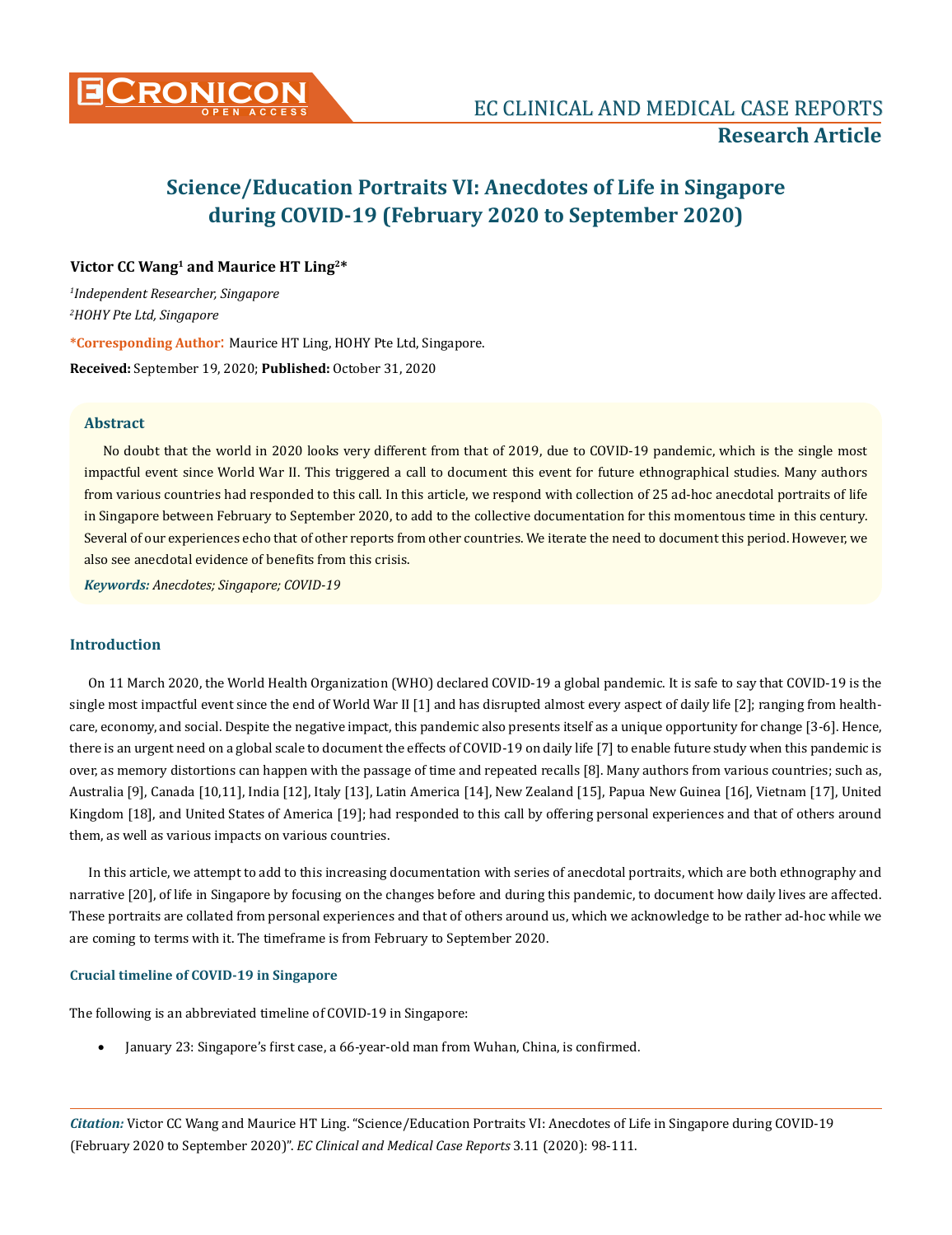- 99
- February 2: All new visitors with recent travel history to mainland China within the last 14 days were denied entry.
- February 4: First case of community infection, a 28-year-old Singaporean.
- February 18: Stay-Home Notices (SHN) implemented for all Singapore residents and long-term pass holders returning from China.
- February 26: Deny entry for visitors arriving from Cheongdo and Daegu in South Korea.
- March 4: Deny entry for visitors arriving from South Korea, Iran, and northern Italy.
- March 13: Singapore-Malaysia Causeway closed.
- March 21: First two deaths from the virus.
- March 24: All short-term visitors are no longer allowed entry or transit through Singapore.
- March 26: Closure of all bars, cinemas, and entertainment outlets.
- April 3: Circuit breaker (CB) measures announced.
- April 7: CB measures kick in to at least 4 May. Most workplaces are closed, and dining-in at eateries is not allowed. Schools will move to home-based learning (HBL).
- April 14: Mandatory mask-wearing outside of one's residence.
- April 21: Extension of circuit breaker measures to June 1 announced.
- June 1: CB measures lifted and enters Phase One of reopening. Parents and grandparents can receive up to two visitors at once, from the same household.
- June 2: Schools re-open to students having to attend daily lessons.
- June 19: Phase Two of reopening. Dining-in is permitted, and households can receive up to five visitors. Some facilities also reopen.
- August 22: SHN reduced by 1 week for selected countries and visitors from Brunei and New Zealand are allowed to enter.
- September 1: Allow travel to Brunei and New Zealand for general purposes, including leisure; and for students to travel overseas for studies.

# **Collection of anecdotal portraits**

In this section, we present a collection of 25 ad-hoc anecdotal portraits of life in Singapore from February 2020 to September 2020; comprising of autobiographical, biographical, and contributed narratives. We do not consider this collection as comprehensive. For example, the situation of low-skilled migrant workers living in dormitories, which accounts for the majority of the confirmed COVID-19 cases in Singapore [21], were not included in this article for the numbers are to render its own anthology. For anonymity, pseudonyms are used [22,23] and names of businesses have been changed [23].

**Portrait #01:** Myles, a 23-year old, was near the completion of his mandatory National Service when COVID-19 hit Singapore in February 2020. After his parents divorced, Myles lived with his father in a rented flat and owned a pet dog, costing them SGD 1700 per month in rental which excludes utility bills. They had been living in the rented flat for more than a year at this point in time. Myle's dad, 58-year old, was a cab driver. Under normal circumstances, they had no issues maintaining their relatively frugal lifestyle. However, Myle's dad's earning diminished drastically from March 2020 and hit a new low in CB. There could be days with no passengers. Luckily, they made plans last year and successfully applied for government subsidized rental apartment which cost them SGD 300 to 400 per month in rental. They moved into government subsidized rental apartment at the end of March.

*Citation:* Victor CC Wang and Maurice HT Ling. "Science/Education Portraits VI: Anecdotes of Life in Singapore during COVID-19 (February 2020 to September 2020)". *EC Clinical and Medical Case Reports* 3.11 (2020): 98-111.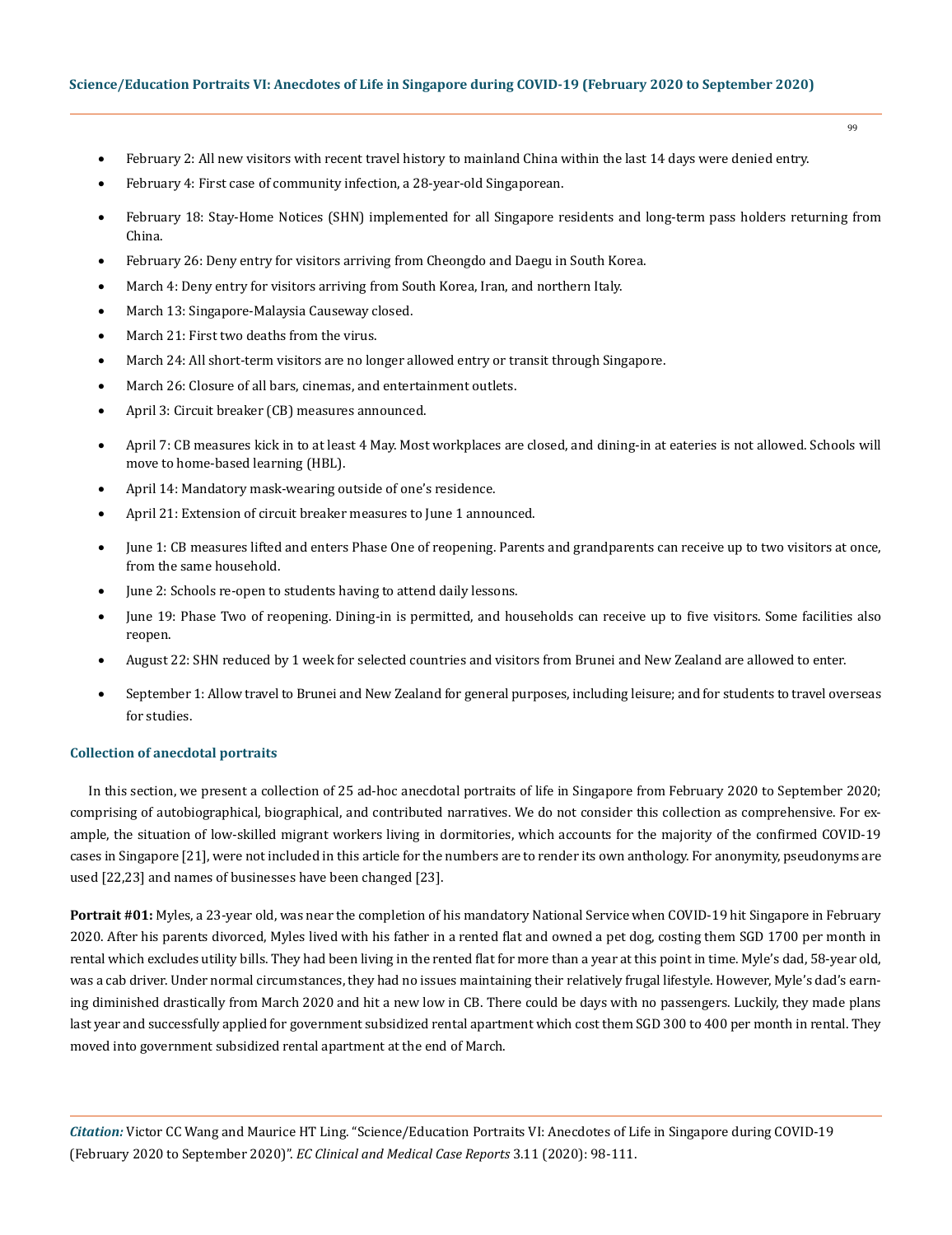100

**Portrait #02:** Myles, a 23-year-old male, studying in Singapore recently went back to Taiwan for his term break of his undergraduate studies. He left Singapore before several travel advisories on COVID-19 were announced. Subsequently, mandatory self-quarantine and/ or SHN were issued to all travelers who have been granted entry into Singapore, as a precautionary measure taken to minimize the risk of COVID-19 transmission from imported cases. He had to reschedule his flight back to Singapore as most of the flights were cancelled due to the newly announced travel advisories. He had to leave Taiwan 2 days earlier and felt unprepared and not ready to say goodbye to his family. "I may not be able to see my family anytime soon," he claimed. When he came back to Singapore, a 14-day SHN was issued to him. That made him unable to attend the first day of his last semester of his undergraduate studies which he found it to be rather disappointing. However, his supervisor and peers showed concerns to him by asking him to update his temperature twice a day and to send weird selfies in the class group chat to ensure that he was coping well with the SHN. During the 14-day SHN period, he was unable to leave his property; hence, he had to order contactless food delivery for his meals which he found it to be costly. In normal circumstances, it would cost Myles about SGD 20 per day on food but during SHN, daily meal expenses doubled to almost SGD 40. Just when he was about to complete serving his SHN, the Singapore government announced CB measures to contain the spread of Covid-19 in Singapore. The CB was announced due to a surge of unlinked Covid-19 cases and lasted for approximately 7 weeks before the measure was lifted. As part of the measures, all schools shifted to full HBL and several institutions continued with HBL even after the CB was lifted. This resulted in a reduced time to complete assignments for students under laboratory-based final year projects (FYP), as students were unable to attend the laboratory sessions for experiments due to a heightened safe distancing measure. That ultimately led to a two months extension of FYP submission and a delayed graduation which he felt let down.

**Portrait #03:** Faye, a 23-year-old female, currently in her second year of undergraduate studies. Ever since schools had been shifted to HBL, students like her had more free time and she along with her classmates came out with an idea to start an online business selling masks keeper. They saw the potential of selling mask keepers amidst a pandemic as people usually do not know where to keep their mask when they are dining out and they would just leave their masks on the desk which they find it to be unhygienic. The online business has been quite a success as of now and got them more motivated to come up with new ideas in the future.

**Portrait #04:** Faye, a 24-year-old female, working in Singapore as a packaging factory worker for almost two months before COVID-19 hit Singapore. A few of her colleagues were retrenched due to the impact of COVID-19 and this got her really worried. "I maybe the next one getting retrenched." she said. She knew if she got retrenched it would be almost impossible to find a job now especially when the country is in the depths of a recession. Fortunately, the government reacted quickly and introduced a subsidy plan to co-fund up to 75% of monthly wages paid to each local employee. Eventually, she managed to secure her job and was thankful for the government's wage subsidy plan.

**Portrait #05:** Faye was in her second half of her honours year in March 2020 and it came as double-whammy for her when CB measures were announced, which meant that she had to stop all laboratory work, and that her supervisor will not return to the institution after CB measures. As she had not gotten enough results for her thesis, Faye realized that CB measures meant severely reduced experimental time, which has the potential to jeopardize her project. "There is nothing much we can do but hope that the lab will reopen soon. Meanwhile, I can focus on writing up as much as I can", she said. When CB measures were lifted on June 1, 2020; she was given 2 weeks to complete as much experiments as possible, which she felt was never enough to replace the lost time but do understand the constraint of laboratory space for other classes as well. "We have to make do with what we can but lost the possibility to get a reference letter from our original supervisor as we were all in a shock then and failed to ask." Faye managed to secure employment before her thesis submission.

**Portrait #06:** Wearing of mask outside the house of residence was made mandatory by law on April 14, 2020. Faye took a bus to a supermarket in Jurong central to buy groceries without wearing her mask. However, she was not stopped by the bus driver nor anyone along the streets. She only realized that she did not have her mask on during her bus ride when she felt the cool air-conditioner blowing at her face - a feeling she had not felt for a while. She panicked and went to a convenient shop to buy a disposable mask but was told that it was

*Citation:* Victor CC Wang and Maurice HT Ling. "Science/Education Portraits VI: Anecdotes of Life in Singapore during COVID-19 (February 2020 to September 2020)". *EC Clinical and Medical Case Reports* 3.11 (2020): 98-111.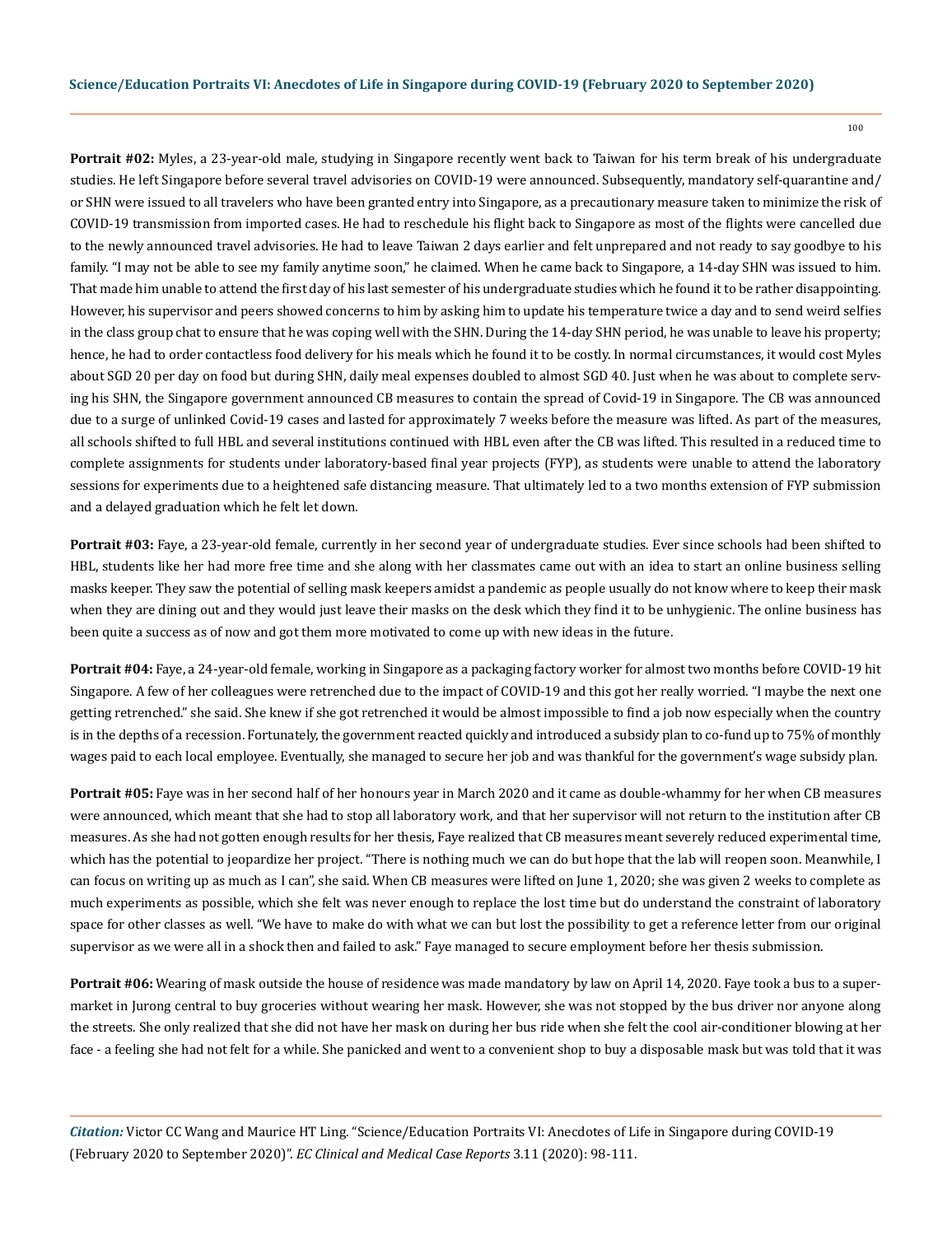out of stock. Faye attempted to purchase a mask from the store attendant herself as many people carried extra disposal masks with them. Instead, the store attendant kindly gave her extra mask to Faye. "I am surprised that nobody told me that I did not have a mask on". Faye thought that this might be indicative of a degree of forgiveness and social graciousness after earlier bouts of shaming on social media, which triggered a call for social graciousness. Faye also thought that low community cases since July might have a role to play for social graciousness. This was in contrast to an incident that Faye recalled - In April when she was buying food at a hawker centre and a person went up to a Social Distancing Ambassador nearby to report of an old lady eating her meal in the hawker centre. The Social Distancing Ambassador looked at the pointed direction but did not see the said lady and was brought to near where the lady was. Faye said that she was busybody and went over to look - "The old lady was almost hiding herself in one corner with nobody near her. Just leave her alone. Complain for what!"

**Portrait #07:** Faye, a 27-year-old female, working in Singapore recently took a month leave to visit her family overseas. The trip was planned before the ongoing COVID-19 pandemic in Singapore and she left Singapore before the government announced several travel advisories on COVID-19. Before she left Singapore, she was slightly worried about the situation but she thought everything was going to be alright as there were no travel restrictions back then. Shortly after she left Singapore, several travel restrictions were implemented and her flight back to Singapore was cancelled. She was really worried as her contract with her company was about to end in two months' time and she needed to fly back to Singapore to discuss her re-contracting details with her boss. "I may lose my job", she said. She tried contacting her airlines for an arrangement of the earliest flight possible back to Singapore but the earliest flight available was 2 months later. She panicked and informed her boss regarding the possibility of her getting stranded overseas for at least 2 months and she might not be able to come back to work and discuss her re-contracting details with him and the human resources department in person. She suggested to her boss that if she was to be stranded overseas, she would continue to work from home (overseas home). Her boss understood and took note of the situation she was in by offering to discuss her re-contracting details via virtual meetings. Eventually, she managed to keep her job and re-contracted with her current company successfully. Her boss also agreed to let her continue working from home while she was stranded overseas. She managed to fly back to Singapore and served a 14-day SHN at designated facility before she went back to her company and resumed her work in person.

**Portrait (Contributed) #08:** In January 2020, Myles, a 30-year old real estate analyst landed a job in a real estate software company. However, there were hints that COVID-19 might have affected the new company as there were further delays and justification to be done to bring him in. Before CB, he was offered the contract and joined the new firm. There was a delay of almost 3 months to close the job. After joining the new firm, CB measures were implemented. As a new staff, Myles was put on training. However, after completing training for a month and attending weekly calls, it was obvious that the job pipeline was dwindling. Many real estate companies were pushing back their software system implementation and they were doing nothing while being engaged by the company. Two months into his new job, company announced 4% global headcount retrenchment, mostly targeted at very senior positions. Even Goodion (Myle's previous company) announced 20% pay cut for managers and above while some people were let go. There were talks about pay cuts of up to 40%, but when the government announced Job Support Scheme, it helped mitigate pay cuts for Goodion. However, work pipelines went to complete halt, for both his new and old firms. Six months into his new job, Myles only worked on one project and realized that it was not sustainable and decided to look for a new job. As his work experience entail real estate valuation work, he was lucky to be headhunted by Blue River and I accepted their offer. Looking back, Myles only returned to office 3 times - his first day of work, to collect his laptop and to return his laptop. He had been working from home since his resigned from Goodion, and even in his new job in Blue River, had expected to do the same.

**Portrait #09:** Faye, a 33-year-old Vietnamese, working in Singapore as a research fellow for more than 7 years before COVID-19 hit Singapore. She had to renew her contract with her university annually to secure her work position and this got her really worried. Her principal investigator (PI) told the group during a meeting that their funding this year has been reduced due to the impact of COVID-19 and they might not be able to recontract with everyone in the group. "I am going to lose my job". she said. She was right as her PI came

*Citation:* Victor CC Wang and Maurice HT Ling. "Science/Education Portraits VI: Anecdotes of Life in Singapore during COVID-19 (February 2020 to September 2020)". *EC Clinical and Medical Case Reports* 3.11 (2020): 98-111.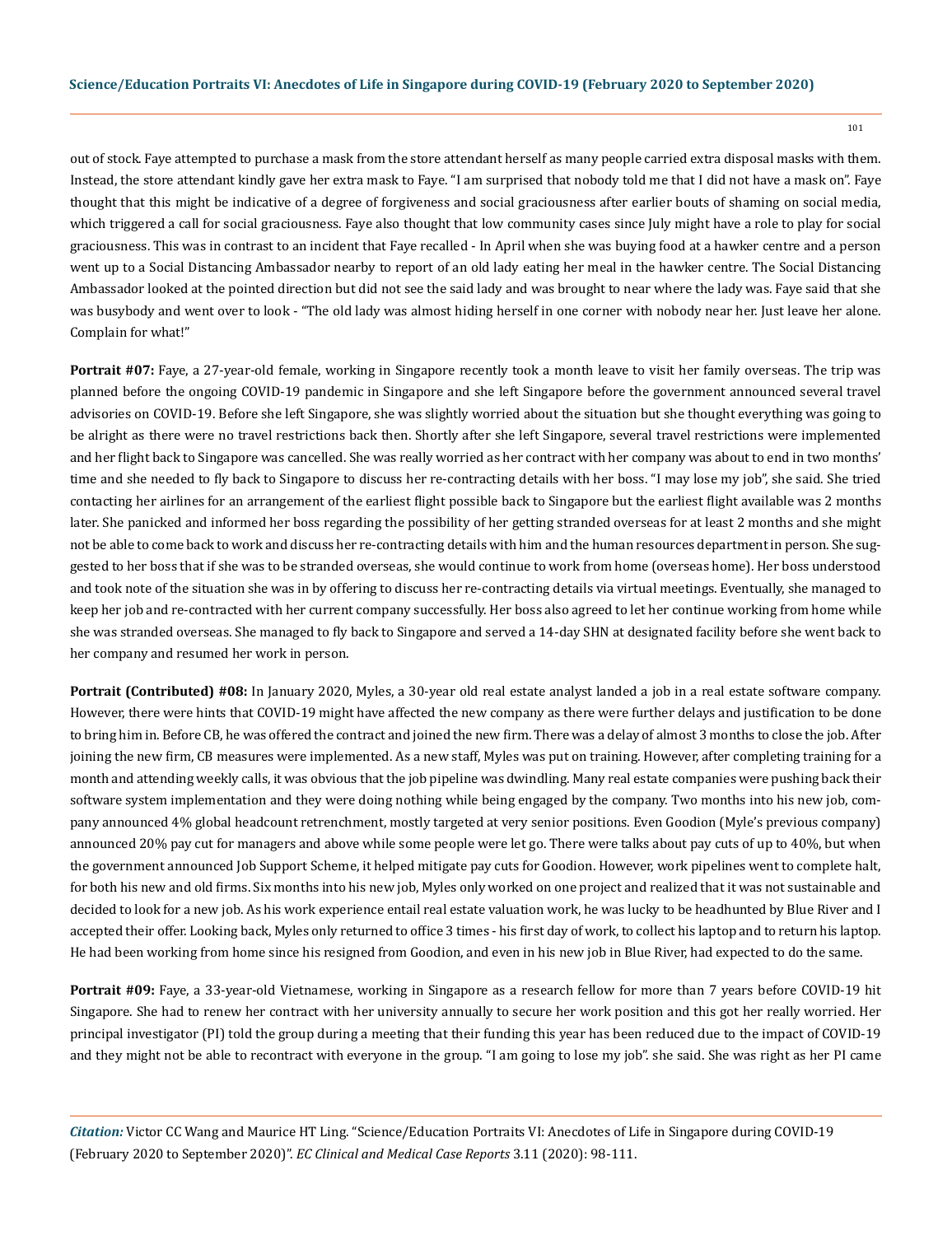to her personally and informed her that they do not have enough funding to renew her contract, they could only afford to hire a research assistant instead. "It is probably time for me to go back to my hometown and spend some quality time with my family," she said. She was not too upset about losing her job as she had been working very hard ever since she graduated, and she could finally take a short break before she starts working again.

**Portrait #10:** "What is today's lucky number?" Myles, a 34-year old teacher, recalled a general sense of frivolousness in the earlier days of the pandemic (first half of March 2020). Over the next 2 weeks when the seriousness became apparent, the mood turned increasing solemn. A friend from university days messaged "I know what you mean. I'm a bit hypochondriac-ish now". In another group chat - "We really should not be discussing COVID numbers at 11 pm" said another friend, to whom a reply came "it does not help when daily numbers are released around this time". Myles commented that he had to use his counselling skills and detached himself despite knowing the severity and its on-going impact on his daily life. "1,111 new coronavirus cases take Singapore tally past 9,000 mark" a message arrived from another group chat forwarding the news headlines. "By end of April or beginning May, daily new cases became just a number and I was rather numbed down then", Myles said. Myles admitted that he had not tracked the number of cases in Singapore since June, 2020.

**Portrait #11:** Faye, a 36-year old mother of two, had been working from home (WFH) since March 2020. As her children were below the age of 8, Faye found that WFH combined with the reduced work requirements from office enabled her to bond more with her children. Faye said that it gave her some room to explore a hobby that she had been putting off - baking. "I can spend time with my kids on Saturday morning to bake a cake for afternoon tea later", she said.

**Portrait #12:** Myles, a 36-year old biologist, recalled that March 27, 2020, was a turning point for him in this pandemic. "Yesterday was the 1st time in this episode that I am really worried or even scared", he messaged a friend. That came upon reading a news article<sup>1</sup> saying that up to 10% of the patients from Wuhan tested positive after recovery and was followed by the similar findings in South Korea<sup>2</sup>. Myles confessed that his concerns had not died down despite fluctuating up and down. "My worry comes from the 2 biggest issues about this virus. Firstly, how many infected cases do not exhibit symptoms; hence, asymptomatic; and how many of these asymptomatic cases or those before exhibiting symptoms (pre-symptomatic) can transmit the virus? Asymptomatic transmission means that a person may be perfectly looking healthy but infecting others and he or she does not know it. Just go back in history and you will find Mary Mallon, more commonly known as Typhoid Mary. So where are we with this? It is currently not looking too good. Singapore had reported presymptomatic transmission in April, 2020 [24]. A similar study in USA found that more than half of the patients did not know where they got infected from [25]. Then you got to ask, what do these meant? All these seem to be pointing to pre or asymptomatic transmission. If this is true, COVID-19 is here to stay. Secondly, how long can a recovered patient stay immune against reinfection? In another words, can a recovered patient be re-infected again? We had a confirmed case of re-infection in August, 2020 [26,27]. If the whole virus cannot mount a prolonged immune response to protect us, what can a vaccine really do? I only hope that re-infection rate is very low".

**Portrait #13:** Faye, a 37-year old scientist, went for her final interview in mid-February 2020. She was offered a contract by the end of February but there was a need to complete her pre-employment medical checkup before accepting the contract. Although Faye understood that pre-employment medical was routine and accepted in Singapore, she never fully understood the reasons for it, especially during this period. Hence, she asked the human resource manager "Given that the company had curtailed nearly all medical benefits on top of statutory requirements, is there a purpose in pre-employment health screening? How unfit must I be before I am deemed medically unfit for employment? Isn't going for a medical screening at this time subjecting me to risks after a suspected case in HarbourFront Centre's Raffles Medical Clinic on January 31?" The human resource manager acknowledged Faye's concerns but had no reply. Although the offered

2 http://www.koreaherald.com/view.php?ud=20200410000686

*Citation:* Victor CC Wang and Maurice HT Ling. "Science/Education Portraits VI: Anecdotes of Life in Singapore during COVID-19 (February 2020 to September 2020)". *EC Clinical and Medical Case Reports* 3.11 (2020): 98-111.

<sup>1</sup> https://www.scmp.com/news/china/society/article/3076989/coronavirus-10pc-recovered-patients-test-positive-later-say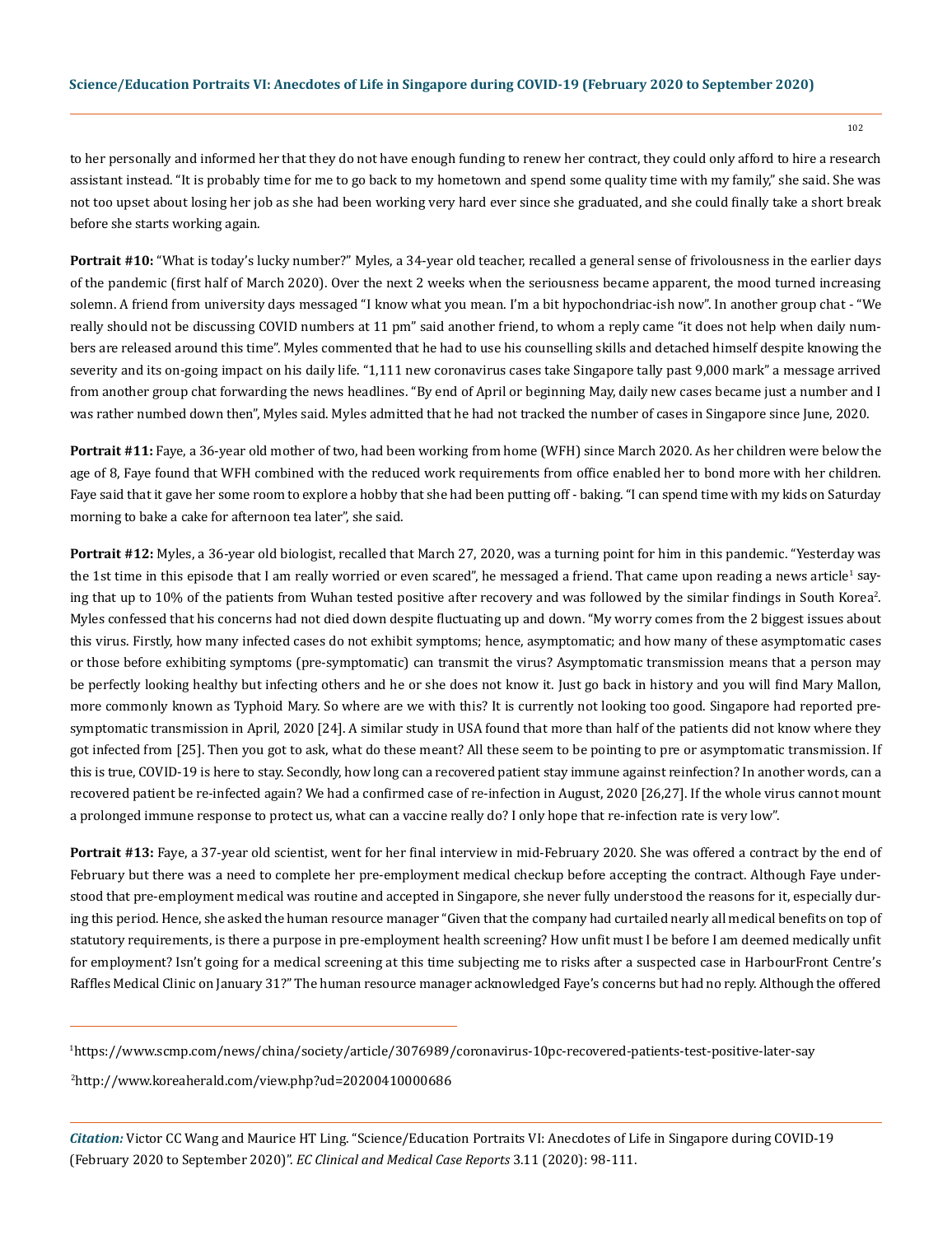renumeration was almost 15% lower than what she had expected, she accepted the contract after clearing her pre-employment medical screening without further negotiation and started employment in March 2020. "I am seeing signs that the job market is going downhill and with this COVID-19 happening, I cannot afford the time to negotiate with the risk of the offer withdrawn, which started to happen in other countries. Having a job now will put me way ahead in the next 2 years as we ride out this storm. 80% of something is much better than 100% of nothing".

**Portrait (Contributed) #14:** A 39-year old talent management professional father of two, contributed the following - Looking back at how COVID-19 unfolded over the last few months, there was a feeling of watching how the human civilization evolved in a very condensed timeline. When it started, it felt like any other world issue that plagued this world. The naming it "the Wuhan Virus" help made it felt all very far away. Looking back at how we had responded as an individual and as a family, I could certainly see the changes, impact and consequence. On the work front, we were fortunate to had implemented a flexible work culture from Day One. Starting my business following the loss of my job 2 years ago allowed me some runway to put together a small and nimble vessel that helped weather the storm. It was not an easy start, but we got through. The best decision we took with the business was to tap into a much-overlooked group of nontraditional talents, such as those discounted by traditional companies working on a normal work pattern. This simple decision allowed us to continue to function without a glitch. The only thing that we had to do was to procure more equipment for the staff who got children that needed to do HBL. That became one of our staff benefits. On the family front, things actually turned out well. We found ourselves with more time with each other. While we were all too busy pre-COVID, now we got plenty of time with each other. We did a lot of baking and cooking, involving the kids along the way. This brought the family closer. In a way, this pandemic slowed down the pace of work and broke us out of that rat race we all were in. We had time with parents, and certainly did a lot more video calls. The quality of communications improved. Where there were a lot more inconvenience that came along with this pandemic, the truth of the matter was things were going to get worse with different viruses and bugs that will come in future. This episode served us well in instilling that awareness in all of us and allowing us to be better prepared for the next one. If there is an end of world that is coming, the Covid-19 episode might have given us a bit more time by making us more resilient.

**Portrait #15:** As community spread became obvious with multiple clusters of transmission being identified, Myles, who was a part-time lecturer, started to consider the possibility of having to conduct his classes online. He was scheduled to attend a training on using Zoom to conduct lectures on April 12, 2020. However, as CB measures were announced, he had to attend the last training scheduled on April 6, 2020; right before CB measures kicked in on April 7, 2020. In the training, his head of department (HOD) introduced himself but little did the HOD know what he, and the head of another department, would be axed from the institution that afternoon with 3 months of severance wages. Based on the HOD's introduction during the training, there was no sign that he would lose him job that day. Myles could only wonder what might have transpired in his HOD's mind to make sense of the turbulence of the day - driving into work as HOD and driving home jobless. On top of that, it is not likely to get a job any time soon with CB measures kicking in the following day. After the Zoom training, Myles met up with the honours project students (one of the students was portrayed in Portrait #05) that he took over from another full-time lecturer in her 40s, Faye, whom were also axed to reduce manpower cost. Faye managed to secure a new job as a scientific officer in one of the COVID-19 testing laboratories in May 2020. On the evening of April 7, 2020; Myles gave his first lecture via Zoom and he found it great despite the eerie feel that none of the students were listening as there were no visual cues. "Teaching to a computer is really quite weird in the beginning but I am enjoying it now. I no longer fear the need to defend myself should any student say I did not cover a section in class - it is all recorded and posted onto my YouTube channel. I actually feel pride and love being recorded for my biological laboratory demonstrations for virtually the world to see, and it appeared in my friends' YouTube feeds. In my free time, I had even recorded video tutorials on the use of Excel to be posted on YouTube so that point my students to the videos rather than repeating the same thing for each student. I had even taught a 45-hour programming subject on Microsoft Teams. This pandemic had really stretched me to claim more territories into my comfort zone".

*Citation:* Victor CC Wang and Maurice HT Ling. "Science/Education Portraits VI: Anecdotes of Life in Singapore during COVID-19 (February 2020 to September 2020)". *EC Clinical and Medical Case Reports* 3.11 (2020): 98-111.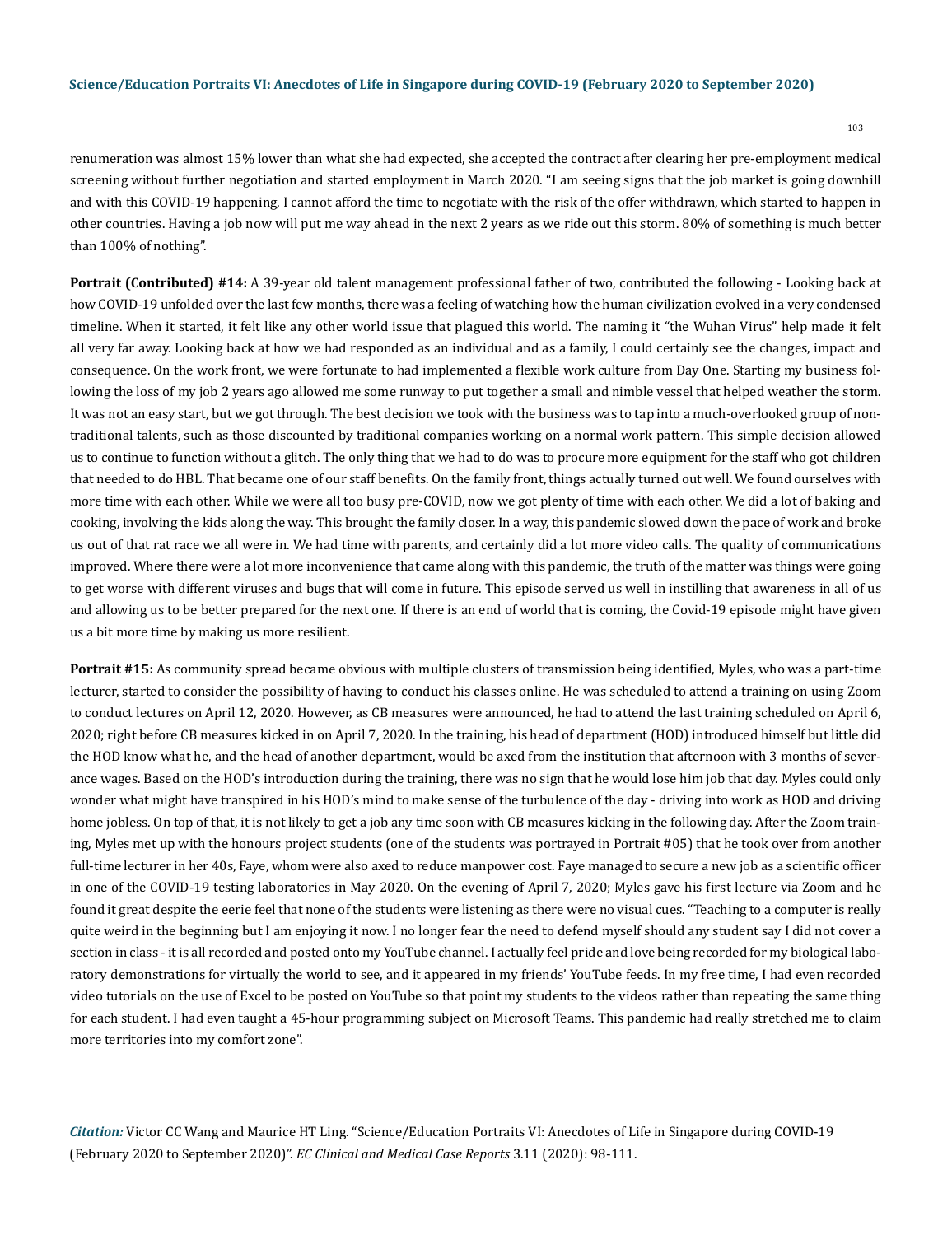Portrait #16: Myles, a biologist turned bioinformaticist, celebrated his 41<sup>st</sup> birthday on the last week of March with his immediate family, right after closure of all entertainment venues the week before. His sister-in-law was due to deliver Myles' first nephew in the second half of April. CB measures were not announced at this point, but the hospital had given indications to reduce the number of visitors. Hence, only Myle's 30-year old younger brother, the father of the son, would be allowed to visit. It was apparent to Myles that he would not be able to see his first nephew right after birth, which would be customary under normal circumstances. To make matters worse, his nephew was diagnosed with an enlarged kidney during a prenatal ultrasound scan, which might require surgery if not resolved after birth. Given Myles' knowledge of epidemiology, it was also likely that further travel limitations would be likely as Malaysia had implemented its Movement Control Order since mid-March. Given the circumstances and expectations, Myles was rather solemn on the way home from the restaurant as the next time that he could see his brother and sister-in-law, as well as his newborn nephew, will be uncertain. "This maybe the last time I am seeing them", a thought that did crossed Myles' mind. Certainly, he expected the next physical visit may be months away which turned out to be true - June 6, 2020. The only news of medical stability of his sister-in-law and nephew was via WhatsApp video call. Myles recalled the joy of seeing his brother, sister-in-law, and carrying his nephew for the first time - one and half months "late".

**Portrait #17:** Myles, a 41-year old, had been jogging twice or trice per week to maintain his health. However, his jogging routine stopped during CB. "I had to wear a mask before jogging and immediately after jogging, which was rather troublesome. And there were some reports about transmission via droplets" he said. To maintain some form of exercise, Myles replaced jogging with Tabata workout in his residence. "I jogged 3 km once in my living room and kitchen, 120 laps from kitchen to living room. That did not turn out well. I did not wear sneakers, which may be stupid of me, and my calves hurts for the next few days. Tabata seems to work for me". Since lifting of CB measures after June 1, 2020, Myles did a combination of jogging and Tabata.

**Portrait #18:** Myles, a 42-year old professional, managed to rent out his 4-room (3 bedrooms and a lounge room) apartment to 2 Malaysian sisters working in Singapore in early February 2020. Start date of the newly signed rental lease was on May 1, 2020. Even though the mandatory 1-month rental bond and first month rental were paid during the signing of the lease, it was not considered completed until the apartment was handed over to the tenants. Hence, it was possible for the tenants to roll-back on the lease. Given the uncertainty in job market and policy changes, the property agent advised Myles during mid-March to handover the apartment to the tenants by mid-April. Once CB measures were announced, Myles called up the property agent to handover the apartment by April 4, 2020; without charging rent for the entire month of April. When the CB measures were announced, there was much uncertainty what can be done. It was not exactly clear that moving of house was possible and the tenants arranged for immediate move in on morning of April 5, 2020. A mad rush to get things the weekend before CB measure kicked in was felt by all parties. The tenants said that they were not even sure whether they would be in office or WFH until further information from office the following day (Monday; April 6, 2020). However, all repairs were halted until after June 1, 2020; and replacement for the faulty refrigerator was only completed in mid-July.

**Portrait #19:** "Lao gong3 , I bought 3 packets of cigarettes already. You buy another 3 packets when you get back", Faye, a 44-year old mother of a 14-year old son, messaged her husband. This came when CB measures were announced on April 3, 2020. Both Faye and her husband were smokers and had no idea whether the supply of cigarettes would be reduced, leading to a price hike. "Even Singapore Pools<sup>4</sup> closed<sup>s</sup>, how I know what will happen to cigarette supply? You cannot keep too many packets also or it will lao hong<sup>6</sup> and waste my money. We had to ration cigarettes and restock often." Luckily, cigarettes were never a shortage during CB.

**Portrait #20:** Myles, a 44-year old assistant professor, recounted difficulties of completely WFH, as there is a blurred division between work and life. "Work-life balance is more challenging to achieve. In the past, I did not bring my laptop home over the weekends and I will be disconnected from work emails but now, the laptop is with me all day. I also find that a full online presence is mentally challenging. It feels like my physical self is trying hard to manage my virtual self. Just last month, I almost forgot to attend a master's viva. When I was in office, we would remind each other for important meetings and not I find myself forgetting meetings or double booking my slots".

**Portrait #21:** Myles, a 45-year old Malaysian working in Singapore as an executive, recounted that he would never forget the evening

3 Chinese term for "husband".

4 Singapore Pools is the sole legal lottery operator in Singapore.

5 https://www.channelnewsasia.com/news/singapore/singapore-pools-suspend-4d-toto-close-outlets-online-betting-12609116

6 Hokkien (a Chinese dialect) term directly translated to "losing wind", which generally refers to the phenomenon where biscuits and crackers turning less crunchy. In this case, it refers to the loss of freshness.

*Citation:* Victor CC Wang and Maurice HT Ling. "Science/Education Portraits VI: Anecdotes of Life in Singapore during COVID-19 (February 2020 to September 2020)". *EC Clinical and Medical Case Reports* 3.11 (2020): 98-111.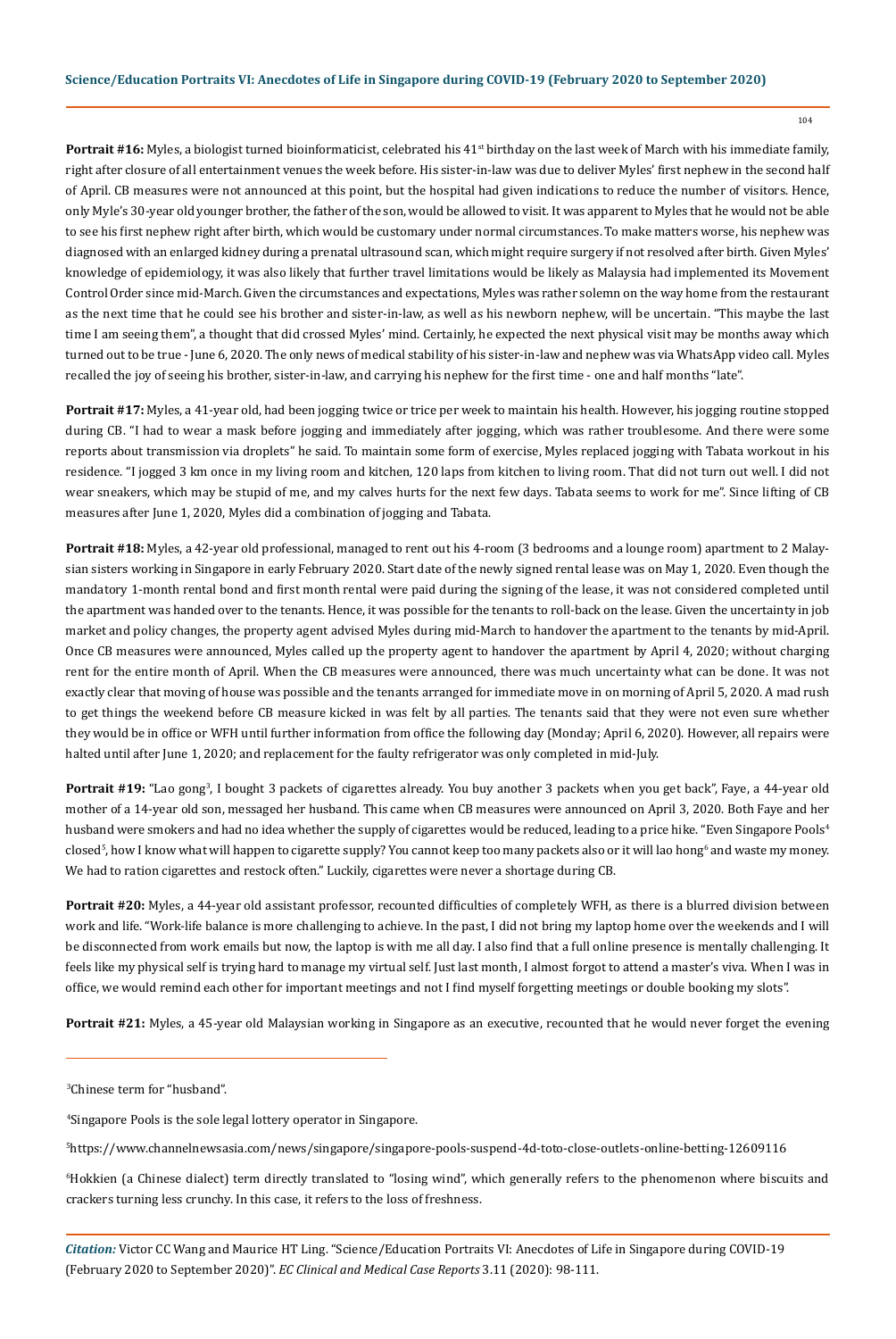of March 17, 2020; right before the closure of Singapore-Malaysia land-bridge (commonly known as Causeway) from the midnight of March 18, 2020. Long queues were seen in media the following day<sup>7</sup> but what was not captured was the human emotions as about 400 thousand Malaysian living in Johor Bahru (right at the edge across the 1 kilometre Causeway linking Singapore and Malaysia) travelled to Singapore daily to work or study - Myles was one of them. "I took urgent leave to rush back to get whatever I need and to see my son for one more time. I had not gone back for the last 6 months" he said. The media showed footage of travelers dragging large suitcases and carrying children walking across the Causeway and Myles verified that - "it reminded me of my grandmother's story of how they walked from village to the port to leave China in 1950s or the scenes in refugee documentaries" - Myles said with a laughter. "The really sad part is not the walking. There are Malaysian children studying in Singapore and I saw a mother beside me near to the immigration telling her child to just go over Singapore first. The mother looked at me and I can tell she had no idea of what will happen. Maybe we are expecting that borders will open soon, at least that was what I expected; otherwise, it will be much harder." Myles had been communicating with his family using video chats as often as he could. "Feels that that time I was studying in Singapore. Luckily, we have video chats rather than expensive international calls or writing letters" Myles laughed.

**Portrait #22:** Myles, a 48-year old employed in essential services, started to develop cold-like symptoms on July 17, 2020 (Friday), after being caught in the rain. By Saturday morning, it developed into a mild fever, then a high fever by Sunday and slept for the entire day. "Was it possible that I had contracted COVID?" he thought and various scenarios went through his mind, including coming into contact with his step-grandson on Friday evening. He called up his General Practitioner on Monday late afternoon who referred him a clinic to do COVID-19 swap test as it was mandatory for all respiratory and flu-like symptoms. His wife drove him to the referred clinic for swap test and was told to go to Accidents and Emergencies at Changi General Hospital as his fever was 39°C. Myles was admitted to isolation ward and multiple tests were carried out. By Wednesday, it was confirmed that Myles had dengue fever instead of COVID-19 and was discharged after a few days. "Getting dengue was not supposed to be lucky but I was relieved to be getting dengue than COVID", he said.

**Portrait #23:** Faye, a 52-year old single professional living alone, had been partially working from home since February 2020 as her company adopted split team arrangement to reduce contact and ensuring business continuity in case of confirmed infection in the company. This progressed to complete WFH since CB measures. "Working from home means some level of isolation as it no longer possible to chit chat with colleagues in the pantry. Although we came up with e-teabreaks on Zoom, it feels like scheduling a meeting. Over time, even e-teabreaks can be tiring. But there are benefits as well - I don't have to dress up for work, save money eating in town, and save time travelling. So, I am on the fence - I will say that I like working from home but perhaps one or two days in the office will be nice." Since Phase Two on June 19, 2020, Faye went back to office once or twice a week, which she found to be a comfortable arrangement. Faye also found that her lifestyle became more sustainable despite inconveniences during this period - "I no longer eat out that often. That reduces my expenses. I also find that I don't shop that often as well. At this moment, shopping is inconvenient due to the scan in and scan out at shopping malls and at every shop<sup>8</sup>. I know it is necessary but is a hurdle to enter a shop, especially when there is a queue. Even get in and out of a shopping mall can be inconvenient as number of entrances are reduced".

**Portrait #24:** Craziness started in early April, 2020, when CB measures were announced. On April 4, 2020, Myles and Faye (husband and wife in their mid-60s) woke up early to go to the supermarket to stock up essentials only to find that majority of the shelves were quite empty. The remaining items on the shelves were arranged close to the edges to strategically resemble the look of full shelves. "Stockpiling of canned food started. It felt like the rationing of 1970s and it triggered a fear in me". Myles and Faye felt an urge to purchase more than necessary, just to be on the safe side. "There was no sense of security anywhere and you cannot blame us for reacting the way we did". Over the subsequent days, Myles and Faye felt some sense of security after repeated news reports of warehouses well-stocked with staples and

7 https://www.channelnewsasia.com/news/singapore/causeway-jb-singapore-traffic-travel-restrictions-last-crowds-12550138 8 https://www.safeentry.gov.sg/

*Citation:* Victor CC Wang and Maurice HT Ling. "Science/Education Portraits VI: Anecdotes of Life in Singapore during COVID-19 (February 2020 to September 2020)". *EC Clinical and Medical Case Reports* 3.11 (2020): 98-111.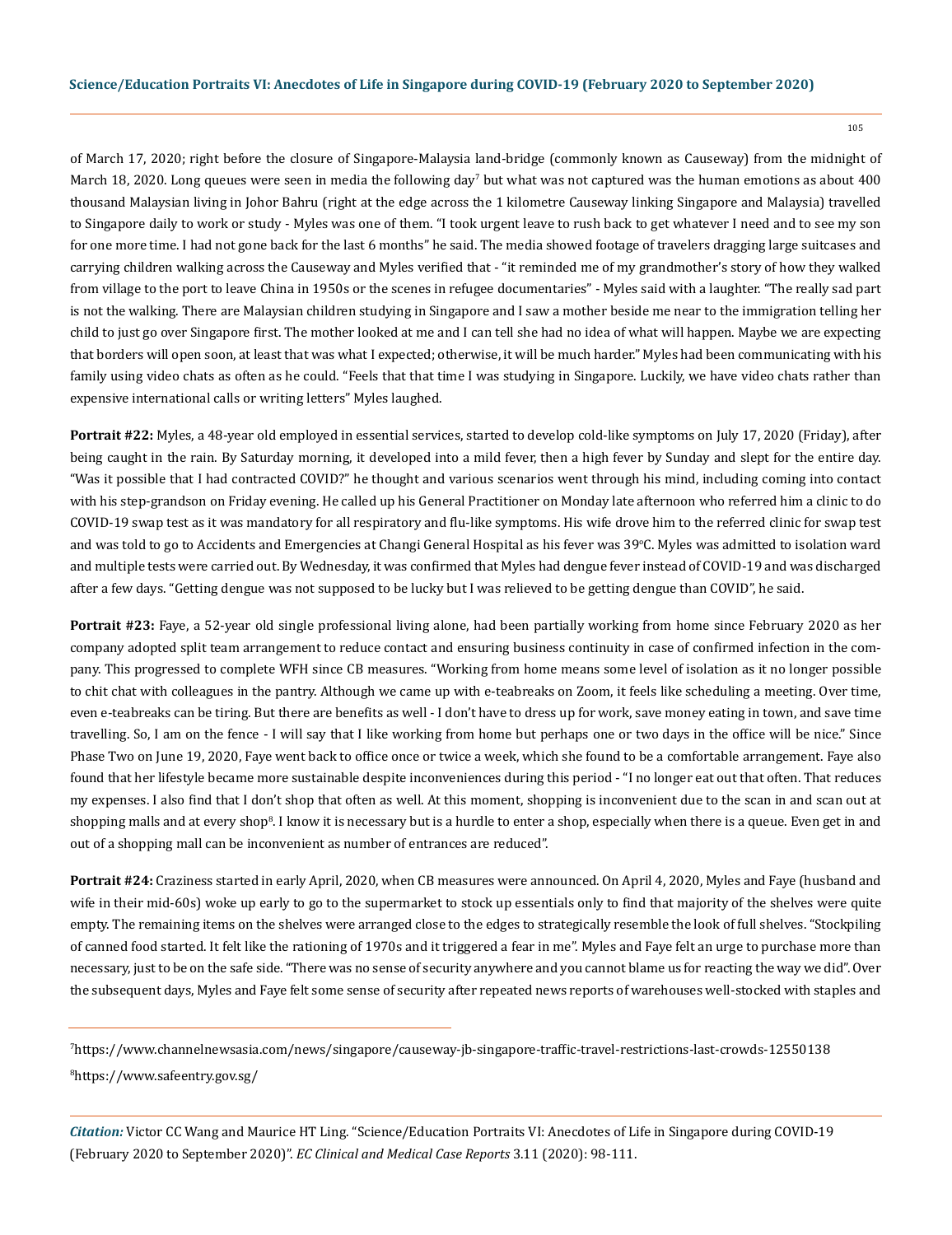canned food. However, it was clear over the subsequent months that basic food prices increased substantially either explicitly by direct increase in prices or implicitly by reducing food portions for the same price.

**Portrait #25:** As soon as CB measures were announced, many Singaporeans came to realize the plight of many low-end eateries would take a serious hit, especially those traditional stores by the more elderly folks. A Facebook group called "Hawkers United - Dabao 2020" (https://www.facebook.com/groups/HawkersUnited2020) was a community effort launched on April 3, 2020 (the very day when CB measures were announced by the government); so share eatery locations and means of ordering. Many of the earlier posts were by frequent customers of the eatery stores rather than the store owners. Subsequently, the number of postings by store owners took over. The group had garnered more than 275 thousand members since inception. "It is a great community effort to help the eatery owners during this period and let me know many nice foods around Singapore, many of which I do not know even existed. I think there is also compassion and sympathy. I remembered 2 posts distinctively. One was about a very old traditional snack store run by an elderly that one of the customers posted on behalf saying that the store had no business for the day as shown by the stacks of snacks in the photos. I went there the next day and saw a few customers. That really helped. Another posting was a noodle store at a hawker centre telling everyone that the store does delivery but will cost 1 dollar more for delivery, which would be given to the delivery guy who lost his job during this period. From the comments, many people are supportive of such actions. Since CB, I had seen many Facebook posts of regular hawker food by my friends with locations tagged. I think there is a change in the mentality of the people and more realization that we are in this together for the long haul", recounted Faye.

## **Discussion**

As the late poet, Muriel Rukeyser, wrote in her poem titled The Speed of Darkness that "The universe is made of stories, not of atoms". Stories have the ability to engage a person more than facts [28], which is important in providing both context and emotive richness [29]. Hence, there is a long-standing view that stories may be a useful medium to communicate ethnographical accounts [30,31]. As the current COVID-19 pandemic is still on-going and evolving, its total impact is unknown at this point but it is safe to say that it has unprecedented impact since World War II [1]. This renders it significant documentation value - we, as a society, have a responsibility to document it for future generations.

Many of the accounts in this article echo that by other authors. There were fear [32] and massive uncertainty [10] at the beginning of this pandemic when multiple measures were announced in succession; all of which breaking the daily life that we got accustomed to. One of the biggest uncertainties was job security, which is consistent in other parts of the world. For example, it was estimated that 20 million jobs were lost in USA by April 6, 2020; which exceeded all the jobs lost in USA during the entire Great Recession [33]. There were also confusion and information overload [17] as events unfolded on a daily basis. Yet, there were also hopes and confidence [18]. Hence, the life in Singapore during this pandemic echo that in other parts of the world despite local context. On the larger scale, it reminded us that wherever we are, we are still connected and together. Perhaps with hopes and confidence, we can navigate out of this this pandemic, take stock of our past and into the new and better normal, in terms of healthcare [34,35], education [36] and training [37], changes in perspectives [38], as well as social [39,40] and economic [41] policies among others.

#### **Concluding Remarks with a Poem**

With three quarters of 2020 behind us and 27.6 million confirmed cases with a death toll of 900 thousand globally (as of September 9, 2020) from the real-time COVID-19 dashboard at John Hopkins University [42], it is safe to say that the world post-COVID will be very different from pre-2020 at every level, from personal to community to nations and beyond. While we are making sense of the changes around us, we respond and iterate the call to document for prosperity [7]; hence, this article. We are hopeful that we will see this episode

*Citation:* Victor CC Wang and Maurice HT Ling. "Science/Education Portraits VI: Anecdotes of Life in Singapore during COVID-19 (February 2020 to September 2020)". *EC Clinical and Medical Case Reports* 3.11 (2020): 98-111.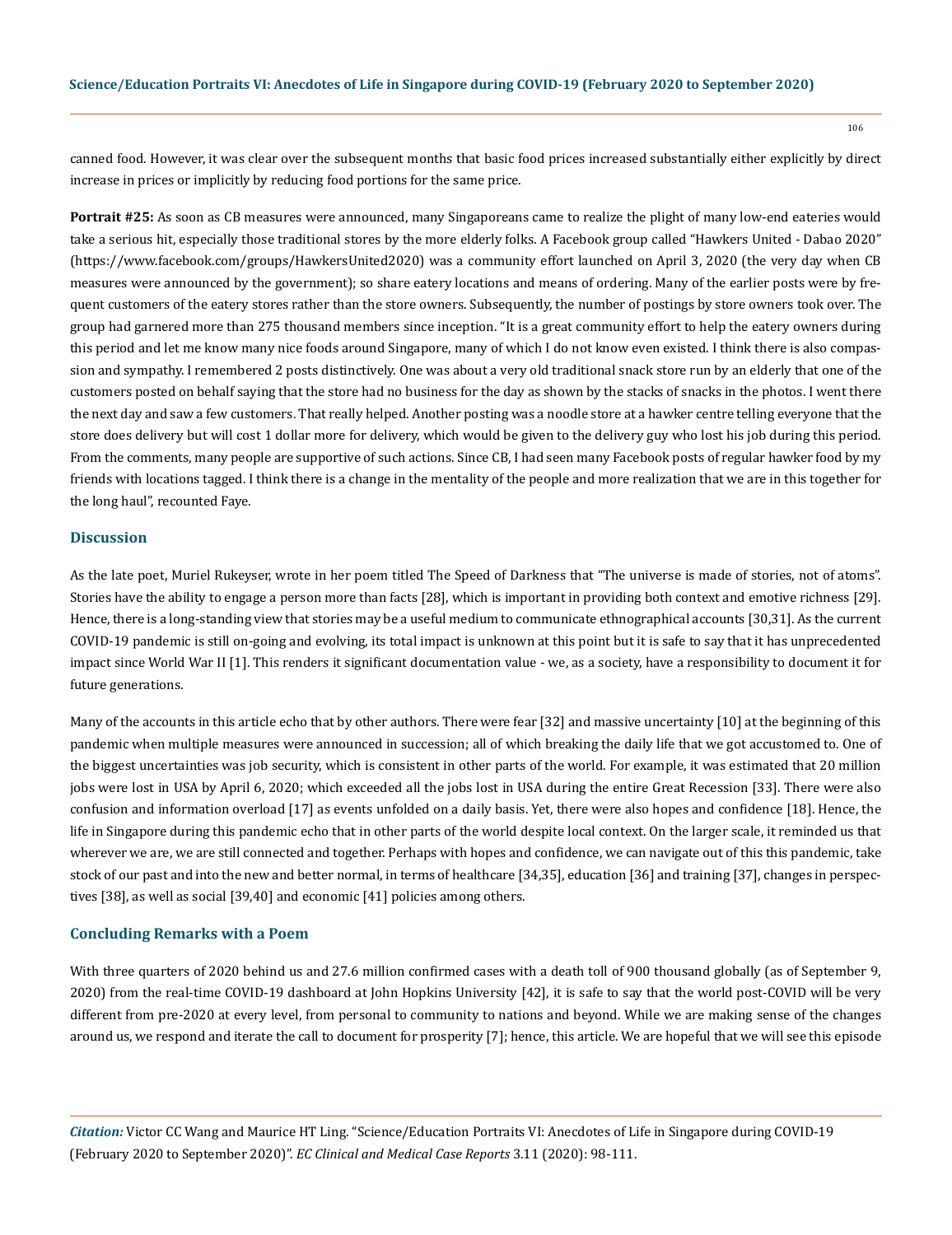107

as a starting of something stronger, greater, and far better than the world pre-COVID. We hope that in years to come and looking back at 2020, we can say it is "A Good Virus", and leave you with this poem:

I am beginning to think

This virus that is striking the world with crimson ink May actually be a good virus after all A virus that we do not want but good for the long haul

Braking our accelerating track That may well be greeted in total train wreck Surfacing the dead woods and the elephants in the room Sweeping every industry and every aspect like a giant broom

Corporations that grew so big that dominates our lives Millions paid in top salaries that suddenly took their dives Questioning the quality of the leadership Empty promises and chatters all called to strip

Much work that we were told that cannot be done Must now be made to spun With much of the world forced to stay at home Meetings, emails, essential work; seems to be just foam

Our needs are relatively easy but wants are never satisfied With malls closed and deliveries delayed, our wants get clarified Questioning and evaluating our exuberance Once a convenience now sticks out as protuberance

Students once complain about everything Now realizes they need to be responsible for every damn thing The same applies for everybody Every finger pointing out has three towards embody

No longer can we ignore the great divide Of rich and poor well fenced on either side I've seen the other side but chose to turn a blind eye Now I can't as daily news shows the underlie

And the bust and rush hour Surrounded in our own ivory tower Have we spare a thought of those we had left alone Thinking that the world had them disown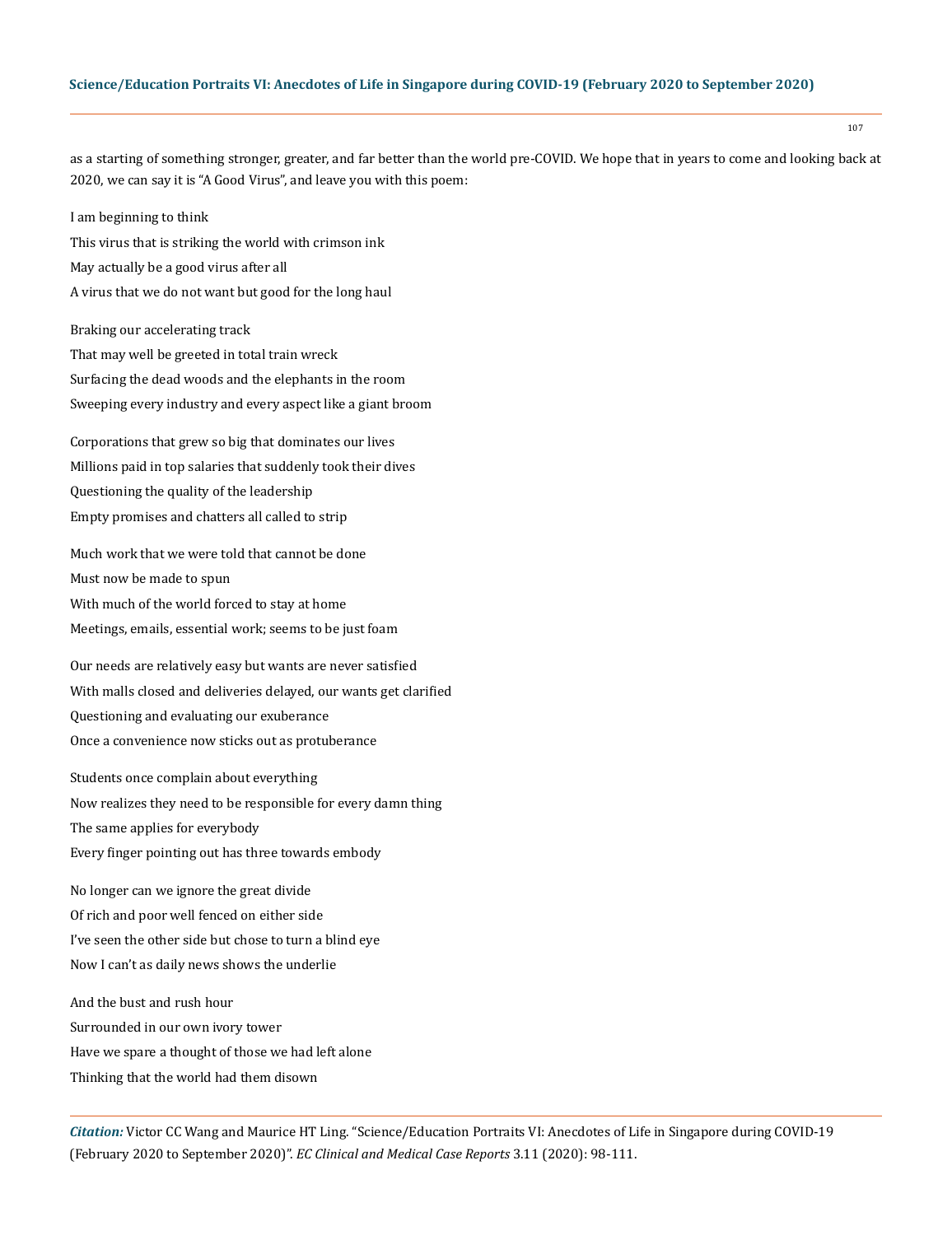Is this the world we should be moving forward Never did we get time to be proper steward This virus triggers a great realization Gave us time to consider the eventual actualization

Finally, everybody has to slow down As panicking struggles can cause us to drown Giving more time to reflect for themselves Feeding and taking care of our and other selves

Slowly but gradually everyone eases into this thing Like a snake that shreds its molty skin Stocktaking within us of what is important Bits and pieces shedding what is redundant

Consider our needs and wants and how we treated others Realize that everyone and every being is our sisters and brothers Seeing an enemy in desperate need Maybe offering to mend the broken bridge than leaving to bleed

We had been abusing the world to the point of unsustainable A chance now to change our habits to collectively maintainable Cultivating relationships, hobbies, and abilities Rooted in love, tolerance, and civilities

Let our old ways be gone and the thoughtful new arises Gaia issued this call for revolutionizes Hope that we as apex species do not squander this chance Miss this and we may never be able to take another stance.

# **Conflict of Interest**

The authors declare no conflict of interest.

#### **Acknowledgement**

The authors would like to thank their family, friends, and colleagues for supporting them throughout this tough period in one way or another. Special thanks must be given for the contributed accounts and stories for the authors to write this manuscript. ML would like to thank his colleague, PN Lau, for giving him the inspiration to start this manuscript through her own work.

*Citation:* Victor CC Wang and Maurice HT Ling. "Science/Education Portraits VI: Anecdotes of Life in Singapore during COVID-19 (February 2020 to September 2020)". *EC Clinical and Medical Case Reports* 3.11 (2020): 98-111.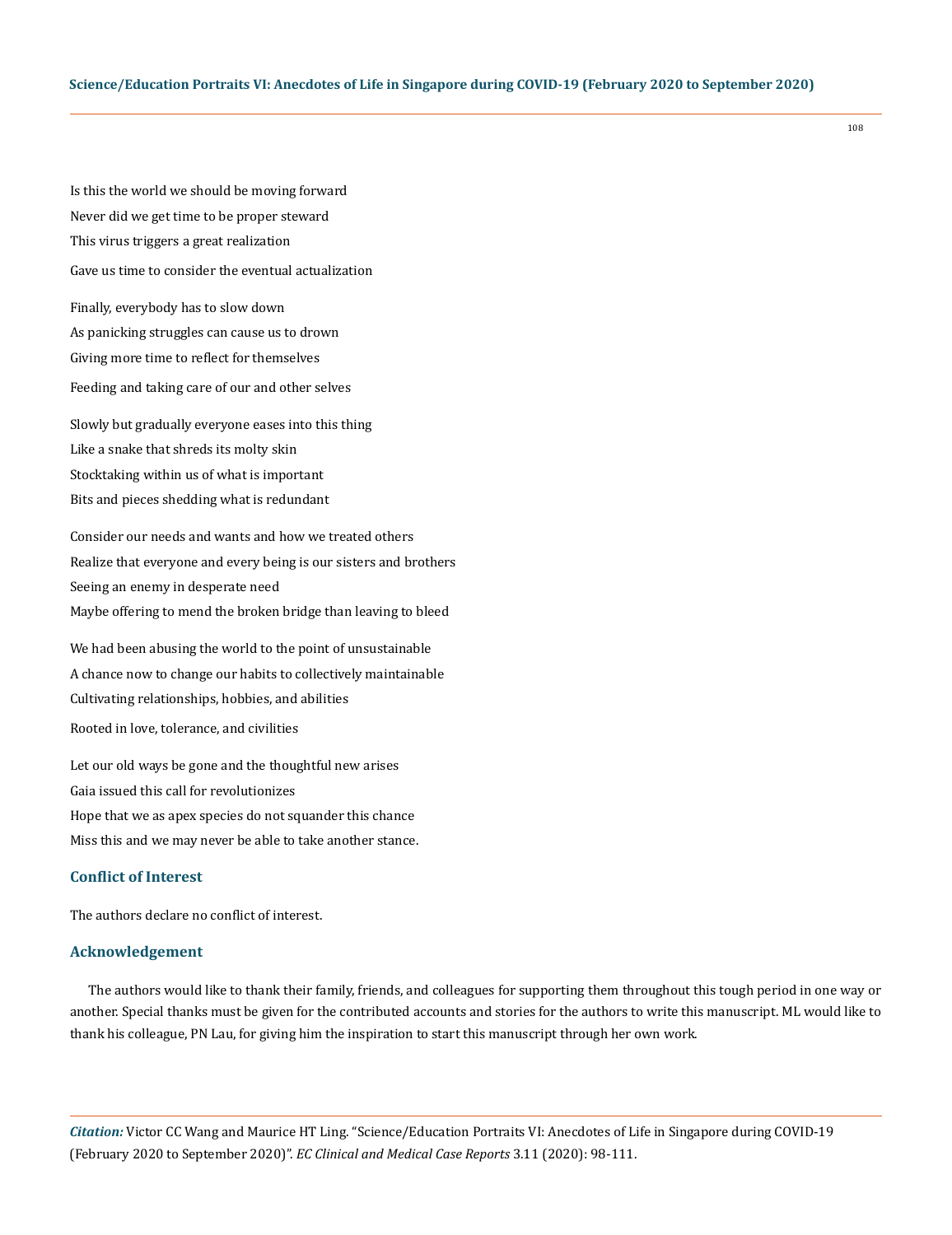## **Bibliography**

- 1. [Chakraborty I and Maity P. "COVID-19 Outbreak: Migration, Effects on Society, Global Environment and Prevention".](https://www.sciencedirect.com/science/article/abs/pii/S0048969720323998) *Science of the [Total Environment](https://www.sciencedirect.com/science/article/abs/pii/S0048969720323998)* 728 (2020): 138882.
- 2. Haleem A., *et al*. "Effects of COVID-19 Pandemic in Daily Life". *[Current Medicine Research and Practice](https://www.ncbi.nlm.nih.gov/pmc/articles/PMC7147210/)* 10.2 (2020): 78-79.
- 3. [Kanda W and Kivimaa P. "What Opportunities Could the COVID-19 Outbreak Offer for Sustainability Transitions Research on Electric](https://www.sciencedirect.com/science/article/pii/S2214629620302413)ity and Mobility?" *[Energy Research and Social Science](https://www.sciencedirect.com/science/article/pii/S2214629620302413)* 68 (2020): 101666.
- 4. [Buheji M and Ahmed D. "Foresight of Coronavirus \(COVID-19\) Opportunities for a Better World".](https://www.researchgate.net/publication/339973652_Foresight_of_Coronavirus_COVID-19_Opportunities_for_a_Better_World) *American Economic Journal* 10.2 [\(2020\): 97-108.](https://www.researchgate.net/publication/339973652_Foresight_of_Coronavirus_COVID-19_Opportunities_for_a_Better_World)
- 5. [Brammer S and Clark T. "COVID‐19 and Management Education: Reflections on Challenges, Opportunities, and Potential Futures".](https://onlinelibrary.wiley.com/doi/full/10.1111/1467-8551.12425)  *[British Journal of Management](https://onlinelibrary.wiley.com/doi/full/10.1111/1467-8551.12425)* 31.3 (2020): 453-456.
- 6. [Liguori E and Winkler C. "From Offline to Online: Challenges and Opportunities for Entrepreneurship Education Following the CO](https://journals.sagepub.com/doi/full/10.1177/2515127420916738)-VID-19 Pandemic". *[Entrepreneurship Education and Pedagogy](https://journals.sagepub.com/doi/full/10.1177/2515127420916738)* 3.4 (2020): 346-351.
- 7. [Soto Bermant L and Ssorin-Chaikov N. "Introduction: Urgent Anthropological COVID-19 Forum".](https://onlinelibrary.wiley.com/doi/10.1111/1469-8676.12901) *European Association of Social An[thropologists Social](https://onlinelibrary.wiley.com/doi/10.1111/1469-8676.12901)* (2020).
- 8. [Lacy JW and Stark CEL. "The Neuroscience of Memory: Implications for the Courtroom".](https://www.nature.com/articles/nrn3563) *Nature Reviews Neuroscience* 14.9 (2013): [649-658.](https://www.nature.com/articles/nrn3563)
- 9. O'Sullivan D., *et al*[. "The Impact and Implications of COVID-19: An Australian Perspective".](https://research-repository.uwa.edu.au/en/publications/the-iimpact-and-implications-of-covid-19-an-australian-perspectiv) *The International Journal of Community [and Social Development](https://research-repository.uwa.edu.au/en/publications/the-iimpact-and-implications-of-covid-19-an-australian-perspectiv)* 2.2 (2020): 134-151.
- 10. [Pylypa J. "A Week in the Life of COVID-19 in Ottawa, Canada".](https://www.tandfonline.com/doi/full/10.1080/19428200.2020.1761208) *Anthropology Now* 12.1 (2020): 33-38.
- 11. [Firang D. "The Impact of COVID-19 Pandemic on International Students in Canada".](https://journals.sagepub.com/doi/full/10.1177/0020872820940030) *International Social Work* (2020).
- 12. Chaudhary M., *et al*[. "Effect of COVID-19 on Economy in India: Some Reflections for Policy and Programme".](https://journals.sagepub.com/doi/full/10.1177/0972063420935541) *Journal of Health Management* [22.2 \(2020\): 169-180.](https://journals.sagepub.com/doi/full/10.1177/0972063420935541)
- 13. [Manzo LKC and Minello A. "Mothers, Childcare Duties, and Remote Working Under COVID-19 Lockdown in Italy: Cultivating Com](https://journals.sagepub.com/doi/full/10.1177/2043820620934268)munities of Care". *[Dialogues in Human Geography](https://journals.sagepub.com/doi/full/10.1177/2043820620934268)* 10.2 (2020): 120-123.
- 14. Duque Franco I., *et al*[. "Mapping Repertoires of Collective Action Facing the COVID-19 Pandemic in Informal Settlements in Latin](https://journals.sagepub.com/doi/full/10.1177/0956247820944823)  American Cities". *Environ Urban* [32.2 \(2020\): 523-546.](https://journals.sagepub.com/doi/full/10.1177/0956247820944823)
- 15. [Wilson S. "Pandemic Leadership: Lessons from New Zealand's Approach to COVID-19".](https://journals.sagepub.com/doi/full/10.1177/1742715020929151) *Leadership* 16.3 (2020): 279-293.
- 16. [Troolin DE. "Distantly United: Papua New Guinean Relationality in the Face of COVID-19".](https://www.tandfonline.com/doi/full/10.1080/19428200.2020.1761215) *Anthropology Now* 12.1 (2020): 84-90.
- 17. [Luong T. "COVID-19 Dispatches from Ho Chi Minh City, Vietnam".](https://www.tandfonline.com/doi/abs/10.1080/19428200.2020.1761209?journalCode=uann20) *Anthropology Now* 12.1 (2020): 45-49.
- 18. [Brahams D. "Spring in London with Covid-19: A Personal View".](https://journals.sagepub.com/doi/full/10.1177/0025817220923692) *Legal Medicine Journal* 88.2 (2020): 57-64.
- 19. [Kim GS and Shah TN. "When Perceptions Are Fragile But Also Enduring: An Asian American Reflection on COVID-19".](https://journals.sagepub.com/doi/full/10.1177/0022167820937485) *Journal of Hu[manistic Psychology](https://journals.sagepub.com/doi/full/10.1177/0022167820937485)* 60.5 (2020): 604-610.

*Citation:* Victor CC Wang and Maurice HT Ling. "Science/Education Portraits VI: Anecdotes of Life in Singapore during COVID-19 (February 2020 to September 2020)". *EC Clinical and Medical Case Reports* 3.11 (2020): 98-111.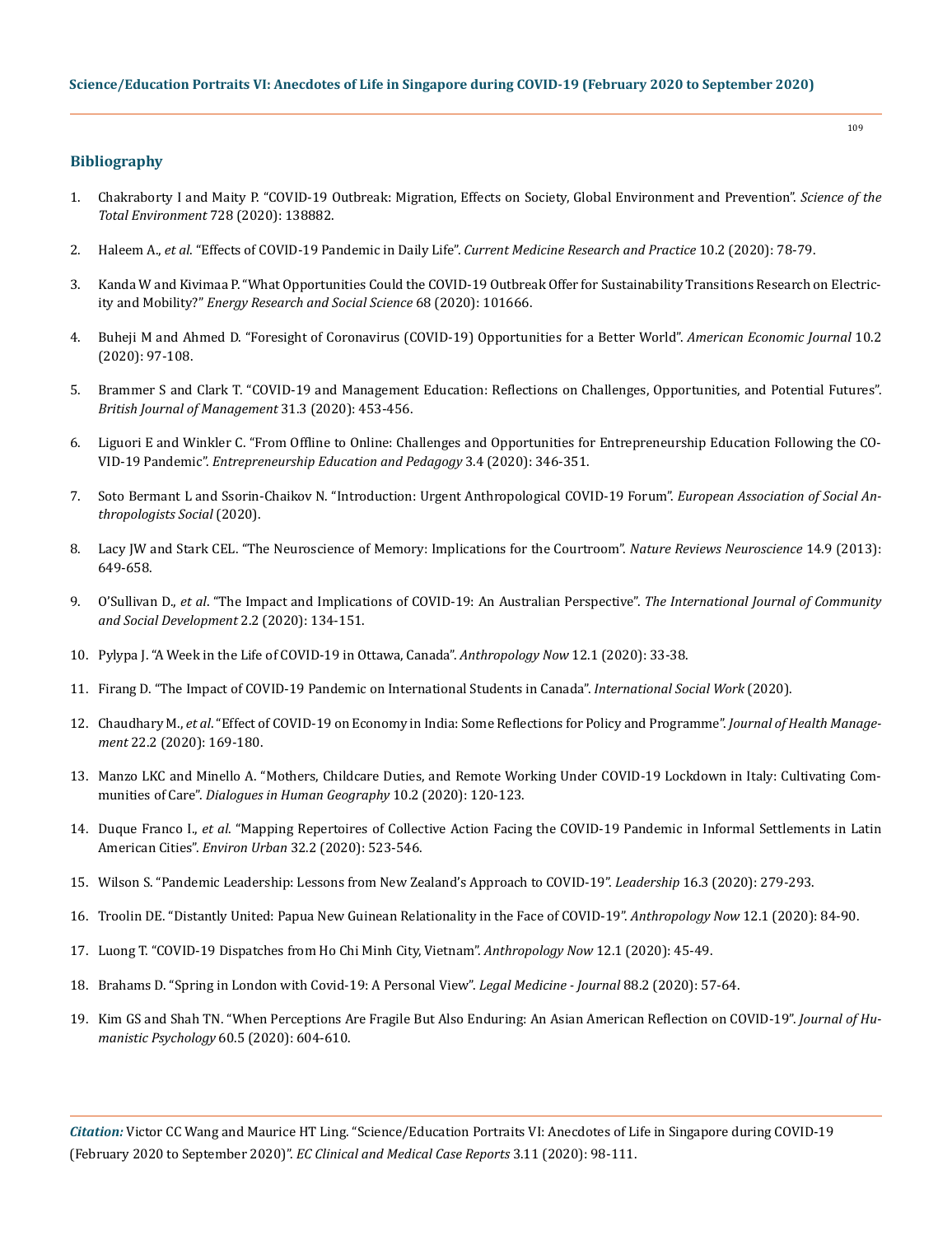- 20. [Ling MH. "Towards portrait \[\(auto\) ethnography, narrative, and action research\] of bioinformatics".](https://www.ecronicon.com/ecpb/pdf/ECPB-02-00011.pdf) *EC Proteomics Bioinforma* 2.1 [\(2017\): 29-35.](https://www.ecronicon.com/ecpb/pdf/ECPB-02-00011.pdf)
- 21. Koh D. "Migrant workers and COVID-19". *[Occupational and Environmental Medicine](https://oem.bmj.com/content/77/9/634)* 77.9 (2020): 634-636.
- 22. [Rosenbaum L. "The Untold Toll The Pandemic's Effects on Patients without Covid-19".](https://www.nejm.org/doi/full/10.1056/NEJMms2009984) *The New England Journal of Medicine* 382.24 [\(2020\): 2368-2371.](https://www.nejm.org/doi/full/10.1056/NEJMms2009984)
- 23. Muniandy P. "Politics of the Temporary: An Ethnography of Migrant Life in Urban Malaysia". *Strategic Information and Research Development Centre* (2015).
- 24. Wei WE., *et al*[. "Presymptomatic Transmission of SARS-CoV-2 Singapore, January 23-March 16, 2020".](https://www.cdc.gov/mmwr/volumes/69/wr/pdfs/mm6914e1-H.pdf?fbclid=IwAR2Tk8z-ctfb4Zp67-HehYx8ouaj7OY5TZQwTOWoq9qb9mNL8XT3dpc_vTM) *Morbidity and Mortality Weekly Report* [69.14 \(2020\): 411-415.](https://www.cdc.gov/mmwr/volumes/69/wr/pdfs/mm6914e1-H.pdf?fbclid=IwAR2Tk8z-ctfb4Zp67-HehYx8ouaj7OY5TZQwTOWoq9qb9mNL8XT3dpc_vTM)
- 25. Tenforde MW., *et al*[. "Characteristics of Adult Outpatients and Inpatients with COVID-19 11 Academic Medical Centers, United](https://www.cdc.gov/mmwr/volumes/69/wr/mm6926e3.htm)  States, March-May 2020". *[Morbidity and Mortality Weekly Report](https://www.cdc.gov/mmwr/volumes/69/wr/mm6926e3.htm)* 69.26 (2020): 841-846.
- 26. To KK-W., *et al*[. "COVID-19 Re-Infection by a Phylogenetically Distinct SARS-Coronavirus-2 Strain Confirmed by Whole Genome Se](https://pubmed.ncbi.nlm.nih.gov/32840608/)quencing". *[Clinical Infectious Diseases](https://pubmed.ncbi.nlm.nih.gov/32840608/)* (2020): ciaa1275.
- 27. [Parry J. "COVID-19: Hong Kong Scientists Report First Confirmed Case of Reinfection".](https://www.bmj.com/content/bmj/370/bmj.m3340.full.pdf) *British Medical Journal* (2020): m3340.
- 28. [Kidd DC and Castano E. "Reading Literary Fiction Improves Theory of Mind".](https://science.sciencemag.org/content/342/6156/377) *Science* 342.6156 (2013): 377-380.
- 29. [Mattingly C and Lawlor M. "Learning from Stories: Narrative Interviewing in Cross-cultural Research".](https://www.ncbi.nlm.nih.gov/pmc/articles/PMC3051197/) *Scandinavian Journal of Oc[cupational Therapy](https://www.ncbi.nlm.nih.gov/pmc/articles/PMC3051197/)* 7.1 (2000): 4-14.
- 30. [Webster S. "Ethnography as Storytelling".](https://www.jstor.org/stable/29790103) *Dialectical Anthropology* 8.3 (1983): 185-205.
- 31. Jarzabkowski P., *et al*[. "Producing Persuasive Findings: Demystifying Ethnographic Textwork in Strategy and Organization Research".](https://journals.sagepub.com/doi/full/10.1177/1476127014554575)  *[Strategic Organization](https://journals.sagepub.com/doi/full/10.1177/1476127014554575)* 12.4 (2014): 274-287.
- 32. Mertens G., *et al*[. "Fear of the Coronavirus \(COVID-19\): Predictors in an Online Study Conducted in March 2020".](https://www.researchgate.net/publication/340378068_Fear_of_the_coronavirus_COVID-19_Predictors_in_an_online_study_conducted_in_March_2020) *Journal of Anxiety Disorders* [74 \(2020\): 102258.](https://www.researchgate.net/publication/340378068_Fear_of_the_coronavirus_COVID-19_Predictors_in_an_online_study_conducted_in_March_2020)
- 33. Coibion O., *et al*[. "Labor markets during the covid-19 crisis: A preliminary view. National Bureau of Economic Research; 2020. \(NBER](https://www.nber.org/papers/w27017)  [Working Paper\)".](https://www.nber.org/papers/w27017) *Report No* (2020): 27017.
- 34. [Lee TH. "Creating the New Normal: The Clinician Response to COVID-19".](https://catalyst.nejm.org/doi/full/10.1056/CAT.20.0076) *NEJM Catalyst Innovations in Care Delivery* 1.2 (2020).
- 35. [Itoh H. "A New Normal for Hypertension Medicine with Coronavirus Disease-2019 \(COVID-19\): Proposal from the President of the](https://www.nature.com/articles/s41440-020-0497-y)  [Japanese Society of Hypertension".](https://www.nature.com/articles/s41440-020-0497-y) *Hypertension Research* 43.9 (2020): 857-858.
- 36. [D'Orville H. "COVID-19 Causes Unprecedented Educational Disruption: Is There A Road Towards A New Normal?"](https://www.ncbi.nlm.nih.gov/pmc/articles/PMC7268589/) *Prospects* (2020): [1.](https://www.ncbi.nlm.nih.gov/pmc/articles/PMC7268589/)
- 37. [Moyo N. "COVID-19 and the Future of Practicum in Teacher Education in Zimbabwe: Rethinking the "New Normal" in Quality Assur](https://search.bvsalud.org/global-literature-on-novel-coronavirus-2019-ncov/resource/en/covidwho-713898)ance for Teacher Certification". *[Journal of Education for Teaching](https://search.bvsalud.org/global-literature-on-novel-coronavirus-2019-ncov/resource/en/covidwho-713898)* (2020): 1-10.
- 38. Kumaramkandath R. "Covid 19, the New Normal and the Local-Global Dynamics". *Artha Journal of Social Sciences* 19.2 (2020): v-xi.
- 39. Chang J., *et al*[. "COVID-19 Enacting a "New Normal" for People Who Use Drugs".](https://www.sciencedirect.com/science/article/pii/S0955395920301730) *International Journal of Drug Policy* (2020): 102382.

*Citation:* Victor CC Wang and Maurice HT Ling. "Science/Education Portraits VI: Anecdotes of Life in Singapore during COVID-19 (February 2020 to September 2020)". *EC Clinical and Medical Case Reports* 3.11 (2020): 98-111.